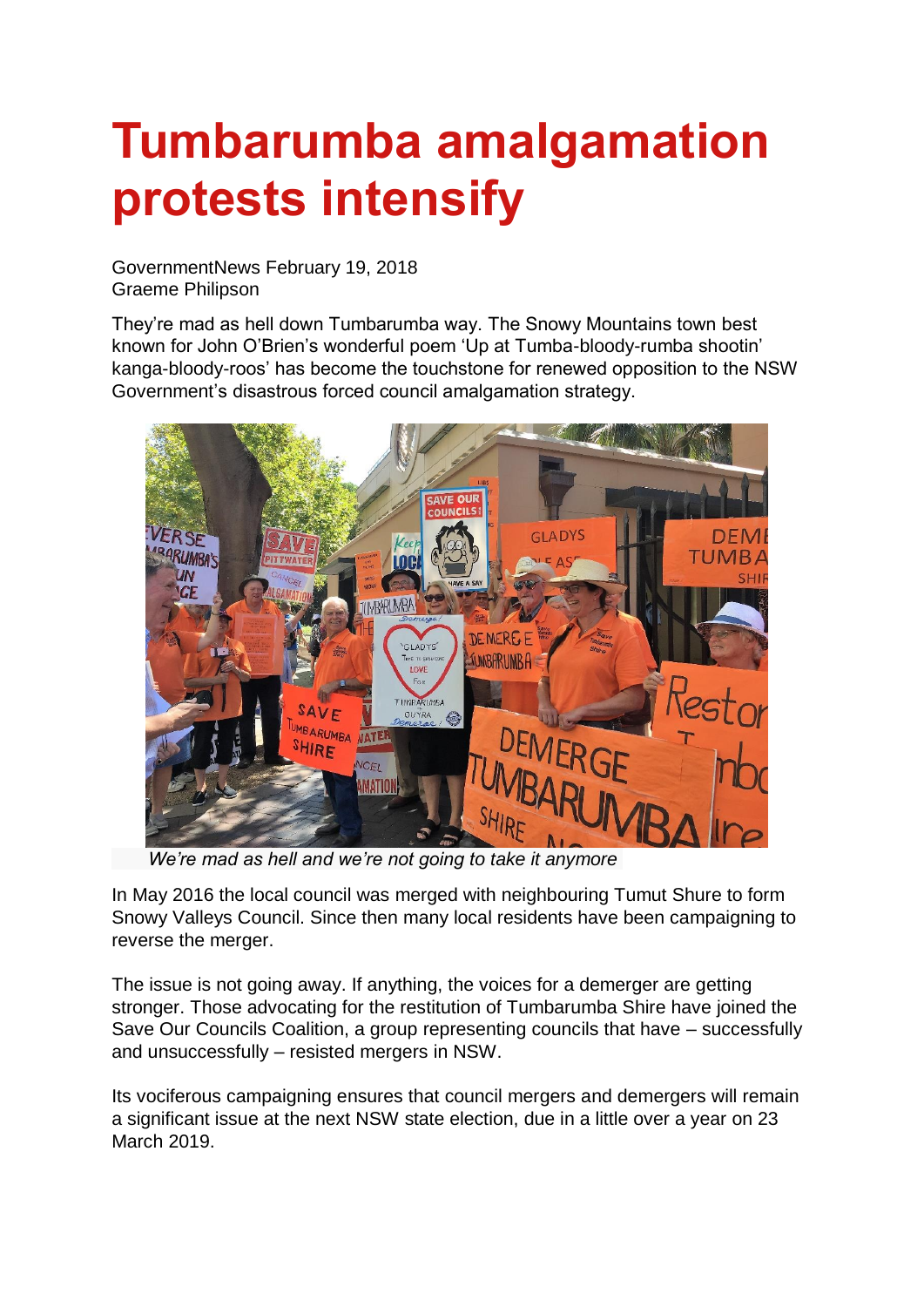Last week Tumbarumba came to town. It was Valentine's Day, but there was little love for the NSW Government. A vocal band of Tumbarumba residents, dressed in orange, held a noisy protest outside State Parliament.

They were addressed by representatives of all political parties represented in the NSW State Parliament except the governing Liberal-National Coaltion.

Dr Neil Hamilton from the Save Tumbarumba Shire group said: "We are here today to initiate an inquiry into the merger process that will hopefully get our council back. This forced merger is bitterly opposed by the community. It is also strongly opposed by Save Our Councils Coalition and many communities across NSW."

The delegation left with the NSW Minister for Local Government a petition signed by 700 residents – more than a quarter of the adult population – to re-instate Tumbarumba Shire on its old boundaries, bordered by the Murray River to the west and the Snowy Mountains to the east.

Since the forced merger the Tumbarumba community has held many protests, including a candlelight march, and conducted an optional citizen plebiscite asking residents whether they wanted to reverse the merger, which returned a 93 percent 'yes' vote.

The opponents of the merger point out that Tumbarumba Council, despite its small size (just 3,500 residents), was the second best 'fit for the future' council in NSW and was not recommended for a merger in an inquiry held after the Government's initial proposal.

"The Baird/Berejiklian Government simply went ahead and merged Tumbarumba anyway," said Dr Hamilton. "The merger was a disgraceful and unforgiveable act."

Addressing the protest, NSW Greens' David Shoebridge said: "We are here today in solidarity with the people of Tumbarumba and from shires and councils around the state who are demanding they get their councils back."

"If Gladys Berejiklian thinks that the issues of forced council mergers are going away, she is going to have a hell of a fright in 12 months' time when she is told she will be out of office if she hasn't given them their councils back."

Tumbarumba is in the state electorate of Albury, nominally a safe Liberal Party seat. But the Coalition vote in the last two NSW election has been at historic highs since the scandal-ridden Labor Government was defeated in 2011, and the Government is no certainty to be returned in the March 2019 poll.

"What happens in local communities should be a decision for local people. Labor's policy is that if communities choose to demerge, that is a decision for them and they should be allowed to demerge," said Labor's Peter Primrose, addressing the protest.